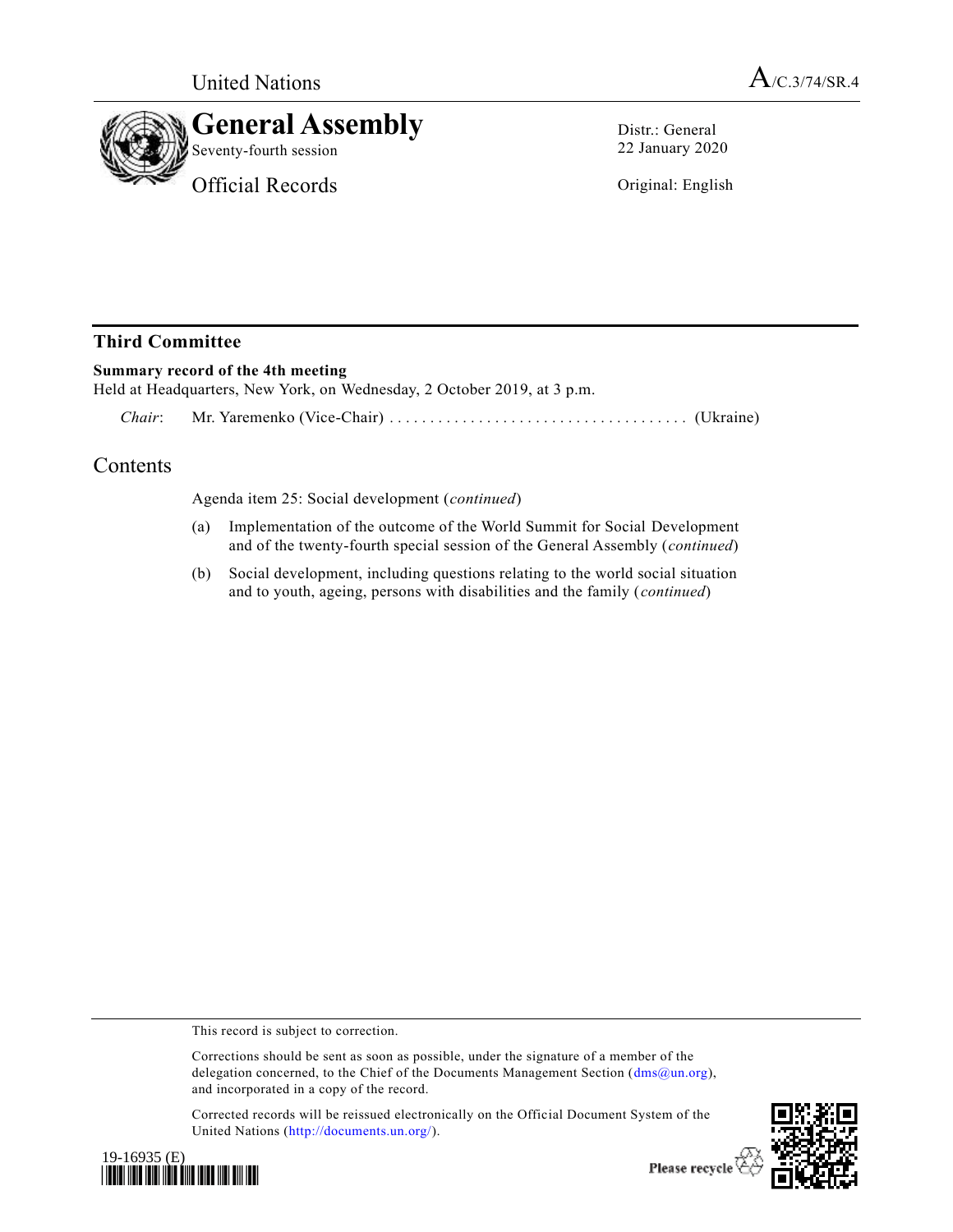*In the absence of Mr. Braun (Luxembourg), Mr. Yaremenko (Ukraine), Vice-Chair, took the Chair.*

*The meeting was called to order at 3.05 p.m.*

**Agenda item 25:** Social development (*continued*) [\(A/74/184\)](https://undocs.org/en/A/74/184)

- **(a) Implementation of the outcome of the World Summit for Social Development and of the twenty-fourth special session of the General Assembly** (*continued*) [\(A/74/135](https://undocs.org/en/A/74/135) and [A/74/205\)](https://undocs.org/en/A/74/205)
- **(b) Social development, including questions relating to the world social situation and to youth, ageing, persons with disabilities and the family** (*continued*) [\(A/74/61-E/2019/4,](https://undocs.org/en/A/74/61) [A/74/133,](https://undocs.org/en/A/74/133) [A/74/170,](https://undocs.org/en/A/74/170) [A/74/170/Corr.1,](https://undocs.org/en/A/74/170/Corr.1) [A/74/175](https://undocs.org/en/A/74/175) and [A/74/206\)](https://undocs.org/en/A/74/206)

1. **Mr. Itegboje** (Nigeria) said that the adoption of General Assembly resolution [73/25,](https://undocs.org/en/A/RES/73/25) which proclaimed 24 January the International Day of Education, had marked a watershed in the recognition of the fundamental role of education in building resilient, peaceful and inclusive societies. All stakeholders must work in a concerted manner to support quality education for all, as it was the cornerstone of social development. Cognizant of the fact that society was only as strong as its weakest link, in January 2019 his Government had enacted a law prohibiting discrimination against persons with disabilities, and in 2018 it had enacted a law mandating that all tiers of government and national institutions must establish centres for senior citizens, in order to respond to the welfare needs of the elderly.

Ms. Kormanova (Bulgaria), speaking as a youth delegate, said that quality education followed by decent work were the top priorities of young Bulgarians, based on a recent nationwide survey that the youth delegates had conducted. Teachers should use more inspiring, modern methods to develop the skills that young people would need for the labour market of the future. Moreover, digital technologies should be better incorporated into secondary and tertiary curricula to increase accessibility and inclusivity.

3. **Mr. Daskalov** (Bulgaria), speaking as a youth delegate, said that young Bulgarians demanded fair pay that reflected their level of education, the complexity of their positions and their practical expertise. Furthermore, remuneration must be enough to support an adequate standard of living and employment should be compatible with work-life balance. Those issues could be addressed through paid internships that were part of the educational curriculum, informal education, vocational education that included apprenticeships, and apprenticeships that matched market demands and were partially funded by Governments. Also, employers must invest in the continuous professional development of their employees, providing them with opportunities for growth.

4. The jobs of the future must decouple economic growth from environmental degradation. Young people were a driving force for change, but they could not act alone. He called for collective action from the private sector, non-governmental organizations (NGOs) and Member States to develop and implement youth-centred policies, with a focus on learner-centric education, quality employment, well-being and protection of the environment.

5. **Mr. Alsenan** (Kuwait) said that the Kuwait Fund for Arab Economic Development had contributed to 981 development projects in 107 States. Since its inception it had provided \$21.7 billion worth of grants, showing his country's commitment to development. His Government recognized that social protection policies were a critical component of national development strategies.

6. In view of the vital role of the family in social development, the Kuwaiti Constitution provided for its support and protection. The Government had recently promulgated a law providing for public assistance for every citizen in need. It attached particular importance to the social protection of vulnerable groups. Benefits for the elderly included a monthly stipend, free health care and State-provided housing. Kuwait also had a robust policy to protect the rights of persons with disabilities, which was designed to enable them to contribute fully to society and play a part in the achievement of the Sustainable Development Goals. Other policies in place to support the country's young people and their economic empowerment included a government-established fund for small and mediumsized enterprises, which created employment for young people while boosting economic growth. The Ministry of Youth played an important role in working to improve young people's lives, in collaboration with public and private sector entities.

7. **Ms. Mehdiyeva** (Azerbaijan) said that her country's social development model was inclusive and people-centred, with a range of State programmes and initiatives that had brought about significant improvements in the well-being of the population. The strong economic performance of Azerbaijan over the previous 15 years had resulted in a noteworthy reduction in poverty and the growth of the middle class. In 2019 alone, the minimum wage had almost doubled, the minimum pension had risen by 40 per cent, and almost universal pension coverage had been achieved.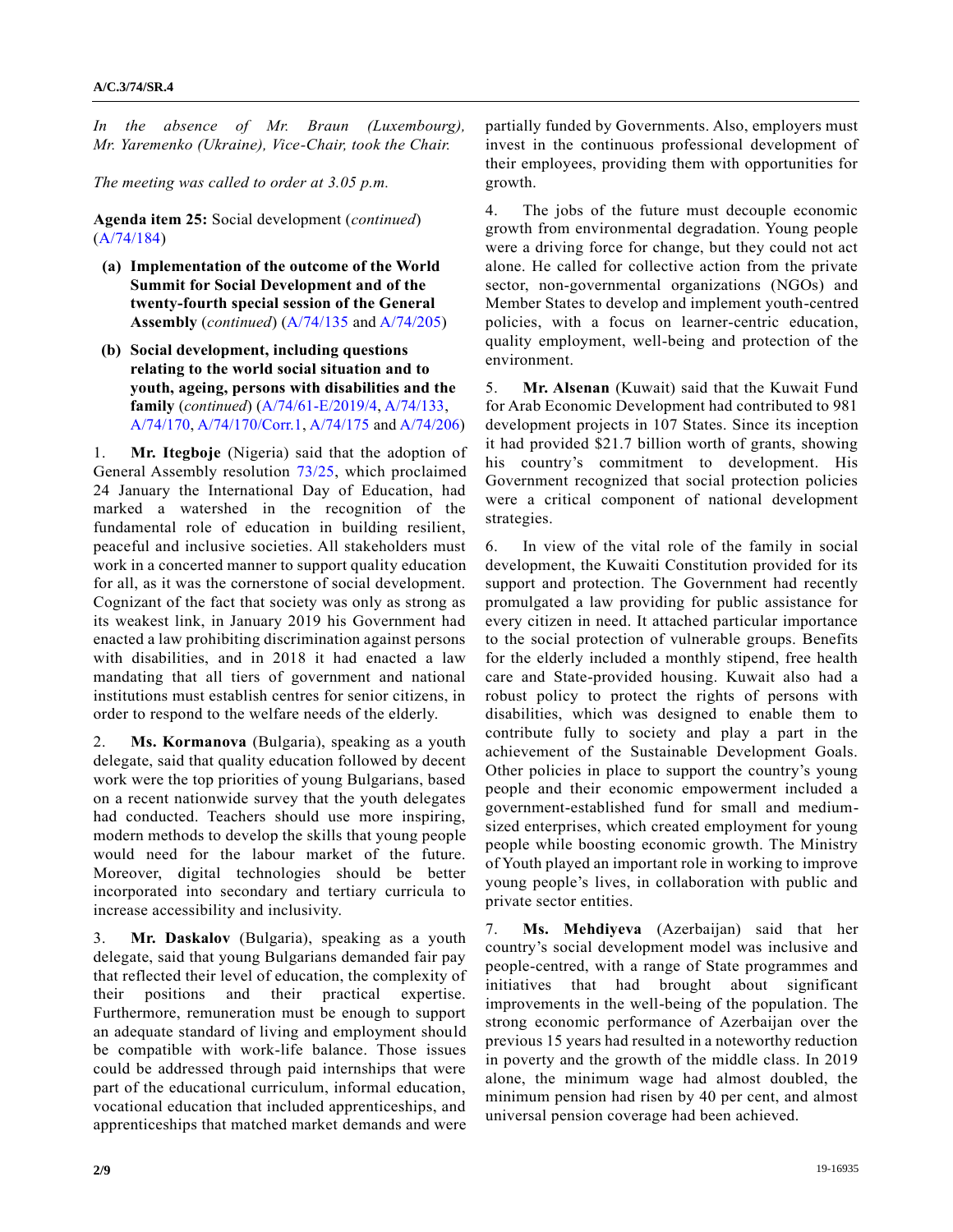8. Internally displaced persons were entitled to a monthly allowance and adequate housing; in 2019, more than 300,000 internally displaced persons had been provided with new houses in the newly established settlements. The Government had increased public expenditure on health sixfold since 2000, using the funds to renovate health infrastructure and increase the number and availability of pharmaceutical products provided to the population at no cost. A mandatory health insurance scheme was currently being piloted, with a view to strengthening financial protection and ensuring quality health services for all. A State programme for rural areas was improving infrastructure and social services and increasing employment. Azerbaijan also had dedicated youth policies aimed at, inter alia, reducing youth unemployment and enhancing vocational education and training.

9. Education was a top priority, and the national qualifications framework for lifelong learning ensured compliance with European higher education standards. Implementation of the framework was supported by a European Union technical assistance project. Children with special needs, refugees and internally displaced persons were entitled to free education at all State schools and universities and to free medical care. Lastly, a programme on inclusive education for persons with disabilities, currently being piloted in six schools, marked the transition from a medical model to a social model of education.

10. **Ms. Belhoulm** (United Arab Emirates) said that the first young astronaut from the United Arab Emirates was currently on the international space station, which demonstrated that when States empowered their youth, the sky was the limit. The Government had recently appointed the youngest-ever female Minister for Youth, who had been 22 years old at the time of her appointment. It had also adopted a youth agenda, which had been drafted by and for young people and was in line with the United Nations Youth Strategy.

11. The Government had determined a number of priority areas in relation to youth. First, it wanted to empower young people to play a role in policydevelopment. In 2019 the Government had allocated one seat to young people on the boards of all federal entities and had established youth councils at the municipal, regional and national levels, as well as ministerial youth councils. Second, it hoped to educate productive and pioneering young people: to that end the Government was establishing vocational training centres to enhance the employability of young people in various sectors.

12. **Mr. AlZarooni** (United Arab Emirates), speaking as a youth delegate, said that a third priority area was to support young people in their plans for the future. An initiative entitled "youth launchpad" had been established to help young people with projects in 29 areas. A fourth priority was mental health. The two youth delegates had established a non-profit organization, in coordination with other groups, to carry out awareness-raising campaigns, provide training courses and organize volunteering in mental health and psychiatric facilities. The Government was also supporting youth initiatives across the Arab world, including a programme to produce one million Arab programmers. It was important to continue concerted efforts to support young people in all areas.

13. **Mr. Shala** (Albania), speaking as a youth delegate, said that successful implementation of the United Nations Youth Strategy hinged on effective collaboration between United Nations entities and young people, and he therefore called for the establishment of youth engagement platforms within each relevant United Nations body. Given the central role of education in the 2030 Agenda for Sustainable Development, Governments must do more to end the inequality in educational opportunities for young men and women, and to promote education for sustainable development. Greater efforts were also needed to increase employment opportunities for young people and reduce the gender pay gap. Policies that encouraged entrepreneurship and job creation would be key to avoiding the brain drain, a phenomenon that afflicted developing countries like Albania.

14. Young people tended to be relegated to the role of victims of conflict, but they had potential to play a major role in conflict resolution and peacekeeping. In that connection, he commended the adoption of Security Council resolution [2250 \(2015\).](https://undocs.org/en/S/RES/2250%20(2015)) The creation of the Regional Youth Cooperation Office of the Western Balkans represented a concrete step towards reconciliation and the promotion of regional cooperation among young people. He therefore appreciated the \$2.1 million worth of support provided to the Office by the United Nations, and he called for further support. In a divided world, young people stood for collective action: the youth climate action marches represented a historic shift in approach to urgent global challenges.

15. **Ms. Pierre Fabre** (Haiti) said that for many countries, including Haiti, inclusive social development and the reduction of inequalities remained elusive. Her Government was striving to implement a coherent set of policies in line with the International Covenant on Economic, Social and Cultural Rights, with a view to creating better living conditions for all its citizens. In that spirit it had launched the Caravan for Change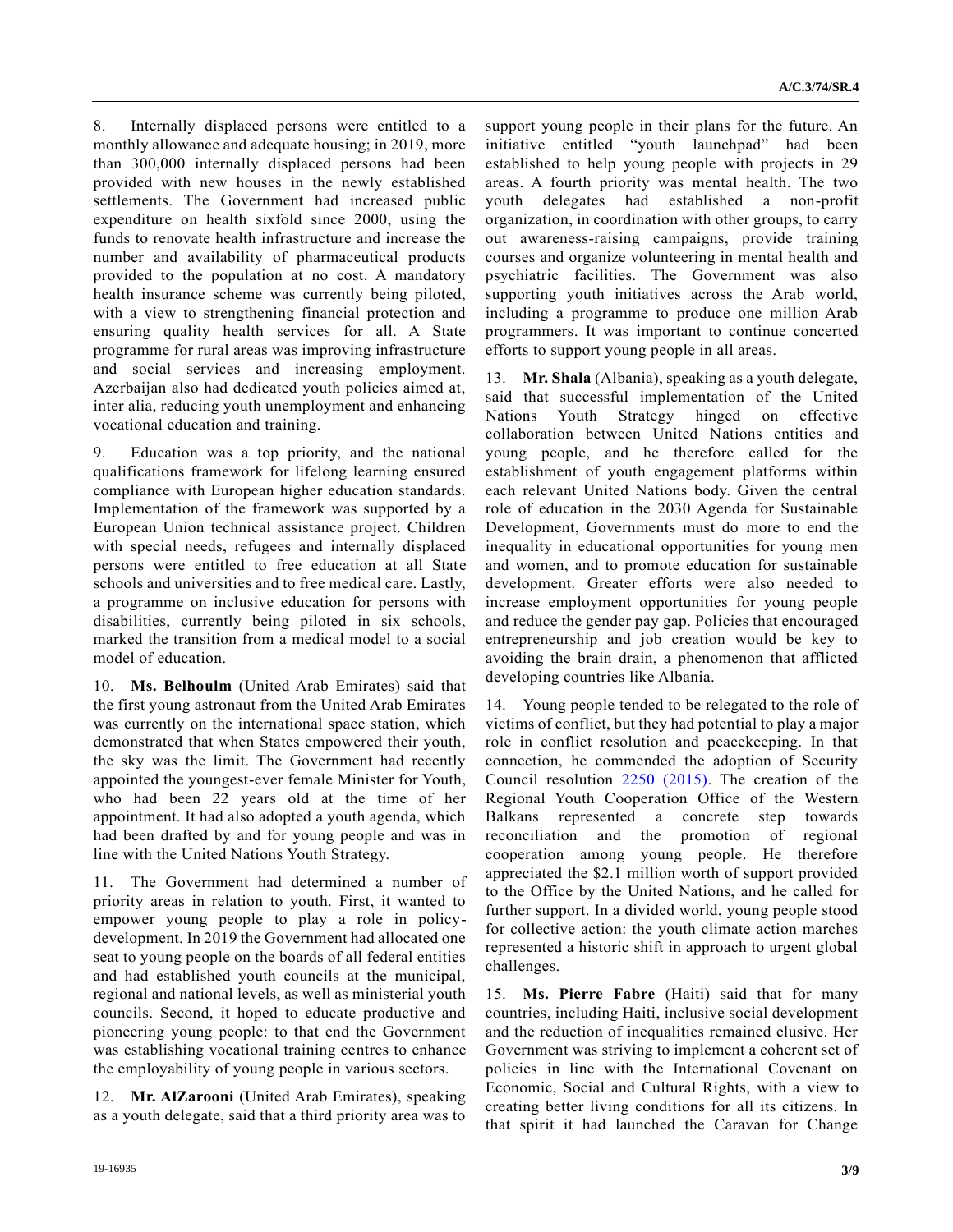initiative to mobilize domestic resources for infrastructure work across the country's 10 departments. The development of infrastructure would benefit agriculture, the crux of the Haitian economy, as well as contributing to rural development and environmental protection.

16. The Government had also been making efforts in the education sector, with the result that 75 per cent of primary-age children were now enrolled in school. It was aware of the need to increase that proportion, improve the quality of the education system and make education accessible to all, without distinction. Major efforts were likewise needed to create new jobs, in particular for young people and women, and to reduce social inequalities. To progress, Haiti needed not only national initiatives, but support from the international community, which must fulfil its commitments and assist the Government to move ahead with the priorities it had established.

17. **Ms. Bernal Prado** (Chile) said that in 2019, Chile had presented its second voluntary national review, identifying its main challenges in working towards the Sustainable Development Goals. The 2030 Agenda should be implemented through partnerships among civil society, the private sector, academia and State entities. With that in mind, Chile had adopted national agreements that were agreed by multiple political and civil society actors, to address the country's major challenges. Intersectoral boards were working towards solutions to the problems that affected 16 vulnerable groups that had been identified.

18. A national agreement on comprehensive development contained proposals for advancing holistic, inclusive and sustainable development, with a particular emphasis on overcoming poverty. A second national agreement on childhood was designed to foster the integral development of all children, enabling them to fulfil their potential so that no child was left behind. One of the Government's major recent commitments had been to improve the situation of the elderly through various social programmes and a comprehensive reform of the pension system, which was currently before Congress. Lastly, her Government's commitment to the environment was reflected in its implementation of a range of plans, strategies and legislation, as well as its hosting of the twenty-fifth session of the Conference of the Parties to the United Nations Framework Convention on Climate Change, to be held in December 2019. Chile was also making progress in the use of renewable energy, the transformation of its energy mix and protection of the oceans. Establishing national agreements with the involvement of all social groups was not an easy route to embark on, but the complexity

of modern societies meant that inclusive responses to their challenges were essential. Chile was convinced that its approach would lead to innovative, sustainable solutions.

19. **Mr. Rattray** (Jamaica) said that Jamaica remained concerned that Latin America and the Caribbean was the region where income inequality levels were the highest. His Government was focusing on inclusive, sustainable economic growth, economic opportunities, a peaceful society, social harmony and citizen security, all with the overarching goal of reducing inequality. Specific measures included the introduction of a fiscal management framework, public administration and legislative reforms and expansion of social protection coverage.

20. His Government was promoting dialogue among labour market stakeholders with a view to achieving full and productive employment and decent work for all, and it would soon be convening consultations to discuss an adjustment to the minimum wage. For Jamaica, improving living standards and providing for the most vulnerable were intrinsically linked to the country's ability to recover from natural disasters, and the Government had therefore been working to put in place strategies to enable immediate emergency relief. The Ministry of Labour and Social Security continued to improve its services, including by opening new offices and establishing mobile offices to benefit rural communities. The Government was working to ensure that elderly people could contribute to an inclusive, resilient and prosperous Jamaica: it was currently revising its national policy for senior citizens, and it had initiated a registry that catalogued the skills of older people in order to facilitate their inclusion in the labour market. On 20 September it had commenced a monthlong programme of activities to commemorate Senior Citizens' Week 2019, with events that highlighted older people's significant contribution to the economy.

21. The Government had prioritized the implementation of a law on disability, as well as increasing its financial support to persons disabilities to improve their access to medical care, education and assistive aids. It had made grant funding available to encourage their participation in the establishment of small businesses, with a view to fostering their economic independence. Lastly, the Government continued to invest in policies that supported families, in particular in poor households. For example, programmes were in place to encourage young fathers to play a more active role in their children's lives, and to support adolescent mothers' reintegration into formal education.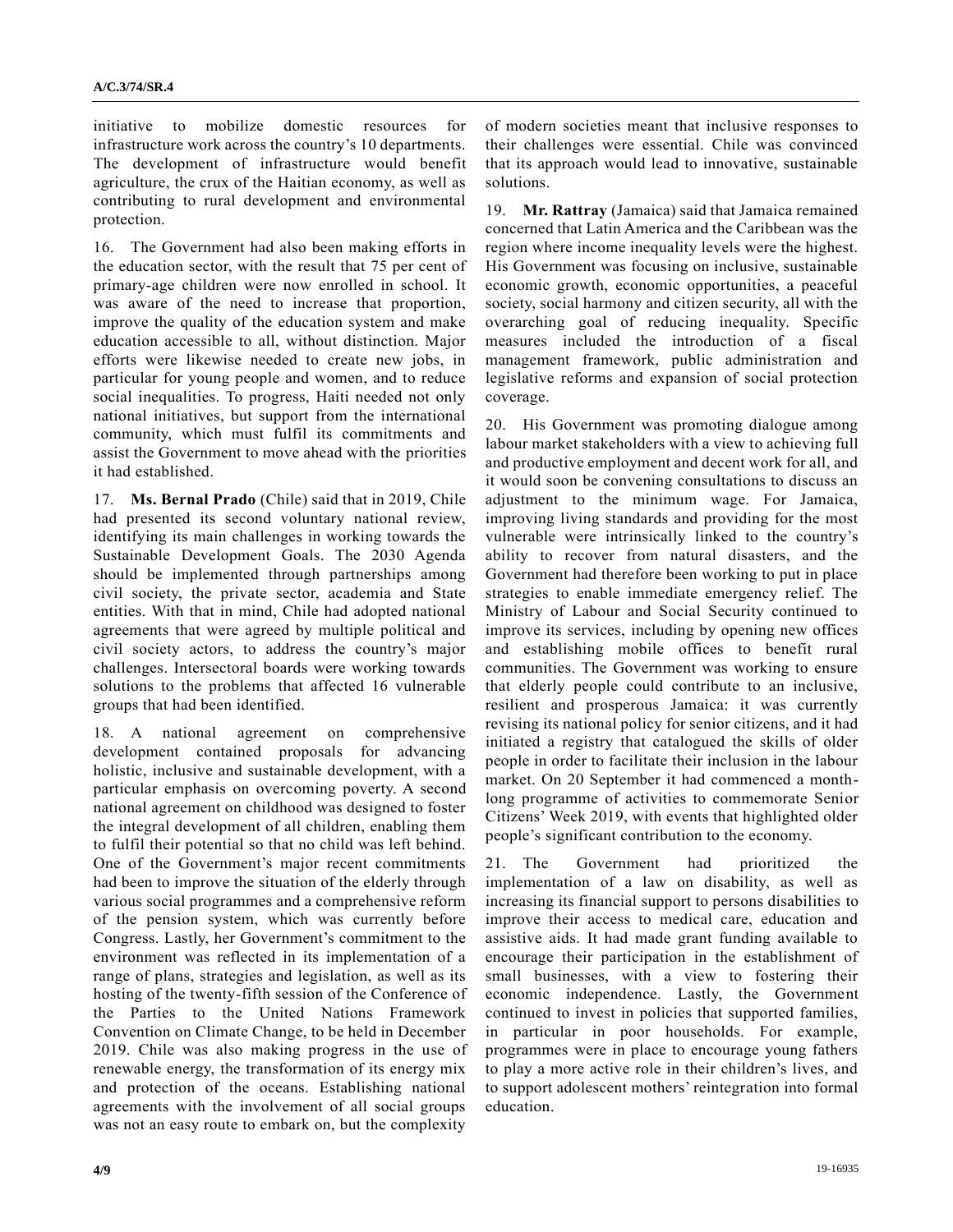22. **Ms. Thong-Iam** (Thailand), speaking as a youth delegate, said that equal opportunities and inclusivity were essential to the achievement of the Sustainable Development Goals. While all of the Goals were important, equitable access to health care and inclusive education for all should be top priorities. Thailand had achieved universal health care, but achieving it worldwide remained a multifaceted challenge: countries must provide high quality care, ensure adequate disease prevention, find sustainable means of financing health care and provide for those at most risk of being left behind. For instance, although suicide was the second leading cause of death of children and adolescents, it was a low public health priority. Young people could play an important role by equipping themselves with the knowledge of how to prevent mental illnesses, and by promoting the adoption of healthy lifestyles by their families, peers and communities.

23. **Mr. Tongintee** (Thailand), speaking as a youth delegate, said that inequalities in education harmed marginalized groups around the world. Persons with disabilities, children in rural areas, migrant children, adolescent mothers and elderly people, to name a few such groups, must receive special attention to ensure that they had educational opportunities on an equal footing with others. In cooperation with the United Nations Children's Fund (UNICEF), the Thai Government had established the Equitable Education Fund to support the inclusion of disadvantaged children. It had also implemented a programme to provide Internet access to more than 25,000 rural villages and promote distance learning. Education should not be limited to classrooms, nor should it focus only on preparing young people for the labour market: it must prepare everyone to become active, productive members of society. Young people were determined to accelerate progress towards the Sustainable Development Goals and build a better world. As a digital generation, they would harness the potential of technology for quality education and better health outcomes for all. For them to make their enormous contribution, however, they must be included.

24. **Ms. Fofana** (Burkina Faso) said that her Government had put various projects in place to fight poverty: a cash transfer programme, launched in 2015, had distributed more than \$19 million to over 100,000 families; a programme for the economic empowerment of young people and women, established in 2017, had already funded more than 11,000 micro-projects with a total of \$4.5 million; and there were dedicated funds in place to finance low-interest loans for the entrepreneurial activities of low-income populations.

25. Burkina Faso had almost achieved gender parity in terms of access to primary and secondary education, with girls having slightly more access, and the Government was particularly concentrating its informal and literacy efforts on women and girls. One government programme had provided more than \$2 million in subsidies for girls newly enrolled in early childhood education. The Government had also adopted an education strategy for students living in areas with major security challenges, convening special examination sessions for more than 330,000 students who had been affected by the closure of more than 2,000 schools.

26. The Government had adopted various inclusive policies, including a policy providing free health care for children under 5 years of age and pregnant women. It had instituted a quota of 10 per cent for qualified persons with disabilities in the civil service. Furthermore, a road map for the reintegration into society of those ostracized because of allegations of witchcraft had helped a significant proportion of those people to reconnect with their families.

27. Although the Government was making major efforts to achieve growth and reduce inequalities, the effects on the day-to-day lives of the country's people remained negligible. Burkina Faso remained committed to enhancing the protection of the most vulnerable, and invited Member States to increase international cooperation to support social development at all levels.

28. **Mr. Hermann** (Denmark) said that the world's 1.8 billion young people had a critical role to play in development. However, if young people's potential was to be harnessed, they must have not only a voice but also an active role in development, including at the United Nations. Denmark had demonstrated its commitment to youth involvement by providing financial support for the United Nations Youth Strategy.

29. **Ms. Bjerre** (Denmark), speaking as a youth delegate, said that young people were capable of more than they were given credit for, but they could not effect change alone: decision-makers must work with them as partners. Parameters for assessing social development were needed, and young people should play a part in the process of developing such parameters. For instance, Denmark collected vast amounts of statistical data, but numbers alone could not provide a nuanced picture of what was meant by quality education. To ensure that no one was left behind, Denmark and other countries must focus efforts on generating a more holistic approach to measuring levels of social development.

30. While youth participation at the United Nations was growing, it was important to ensure that youth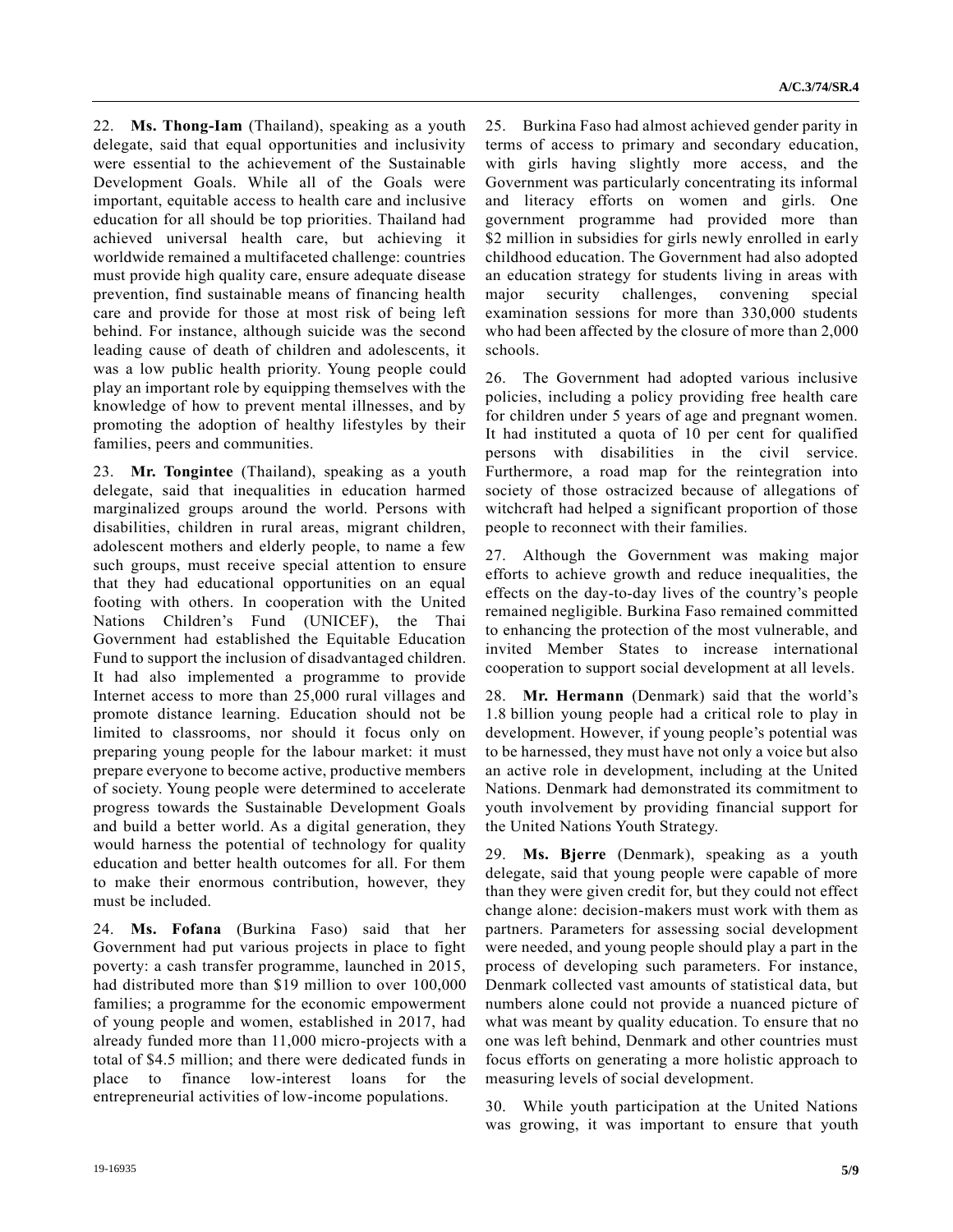forums were not merely a box-ticking exercise: they should serve as stepping stones for higher-level youth participation, for instance in the high-level political forum and the General Assembly. Young people's participation would be most meaningful if it was mainstreamed across the United Nations system. Failing to continuously include the young generation in decision-making processes was to undermine the longevity and potential of contemporary development initiatives, and Member States must therefore prioritize youth involvement.

31. In order to harness the expert knowledge of young people and their motivation to make change happen, Member States should first establish strong and independent national youth councils that could facilitate formal and diverse youth representation. Second, they should include local youth councils in local Sustainable Development Goal working groups. Lastly, Governments must recognize that young people constituted a highly diverse group and reach out to those who were not yet included.

32. **Ms. Tshering** (Bhutan) said that investments in education and health, which were ultimately investments in human capacity, were integral to achieving both the objectives of the World Summit for Social Development and the Sustainable Development Goals. Bhutan had made significant progress against key health outcomes over the past several decades: free basic public health services were guaranteed by the Constitution, the country's total health expenditure was predominantly government-financed and household outof-pocket costs were relatively low. Approximately 9 per cent of the national budget was currently allocated to health care. Through various health initiatives, Bhutan had succeeded in reducing the incidence of non-communicable diseases, and the1,000 Golden Days programme, which provided support to mothers and infants during the first 1,000 days of a child's life, would be strengthened with a new breastfeeding allowance.

33. The Constitution established the right of every child to a free basic education. The Royal Government had consistently allocated more than 10 per cent of the total national budget to education, and the country was close to achieving universal primary education. In order to increase students' employability upon graduation, the Government had developed a blueprint for reforms to the country's technical and vocational education and training system. In that connection, it would welcome the opportunity to learn from partners who had experience in managing vocational and technical education programmes. In June 2019, the Government had revised the public service pay scales to make teachers the highest paid civil servants in the country. It

hoped to attract the brightest to the profession, as a way to invest in the country's most important asset - its future generations.

34. Bhutan was a small country and a least developed country, and it continued to face many challenges in its efforts to spur transformative change. It was determined to continue to invest in its human capital and to create the conditions for its people to live happy lives in an equitable society. However, international cooperation would continue to be necessary to complement its national efforts.

35. **Mr. Opimakh** (Belarus) said that his Government was consistently working to draft and implement strategies and measures to ensure that no one was left behind. It had concluded its work on a comprehensive youth strategy to cover the period through 2030, which was designed to improve the living conditions of young people and enable them to fully contribute to their society's socioeconomic development. Belarus had an ageing population, with the proportion of its people who were 65 and older, currently 14.7 per cent, forecast to grow to 20.5 per cent by 2030. The State therefore needed to formulate policies that would assist older persons, support their social integration and tap into their potential, so that they could enjoy fulfilling lives and participate in different areas of society. Accordingly, the Government was developing an active ageing strategy with a view to changing the paradigm and helping older persons to be active, healthy, mobile, safe and cared for, with the opportunity to study and contribute to society.

36. Belarus had ratified the Convention on the Rights of Persons with Disabilities in 2016 and had begun to implement its national action plan on persons with disabilities for the period until 2025. The Government had begun drafting legislation on the social integration of persons with disabilities, with the involvement of associations of persons with disabilities, and it was also focusing on inclusive employment, inter alia by promoting flexible arrangements, such as telecommuting.

37. Recognizing that social development was not possible without joint, coordinated efforts by the Government, civil society and the private sector, Belarus was introducing procurement mechanisms to involve non-governmental and non-profit organizations in social service and health care provision. In 2018 in Minsk, with the support of the national coordinator for the Sustainable Development Goals and the United Nations Development Programme, Belarus had held the first public hearing for socially responsible companies interested in undertaking social projects.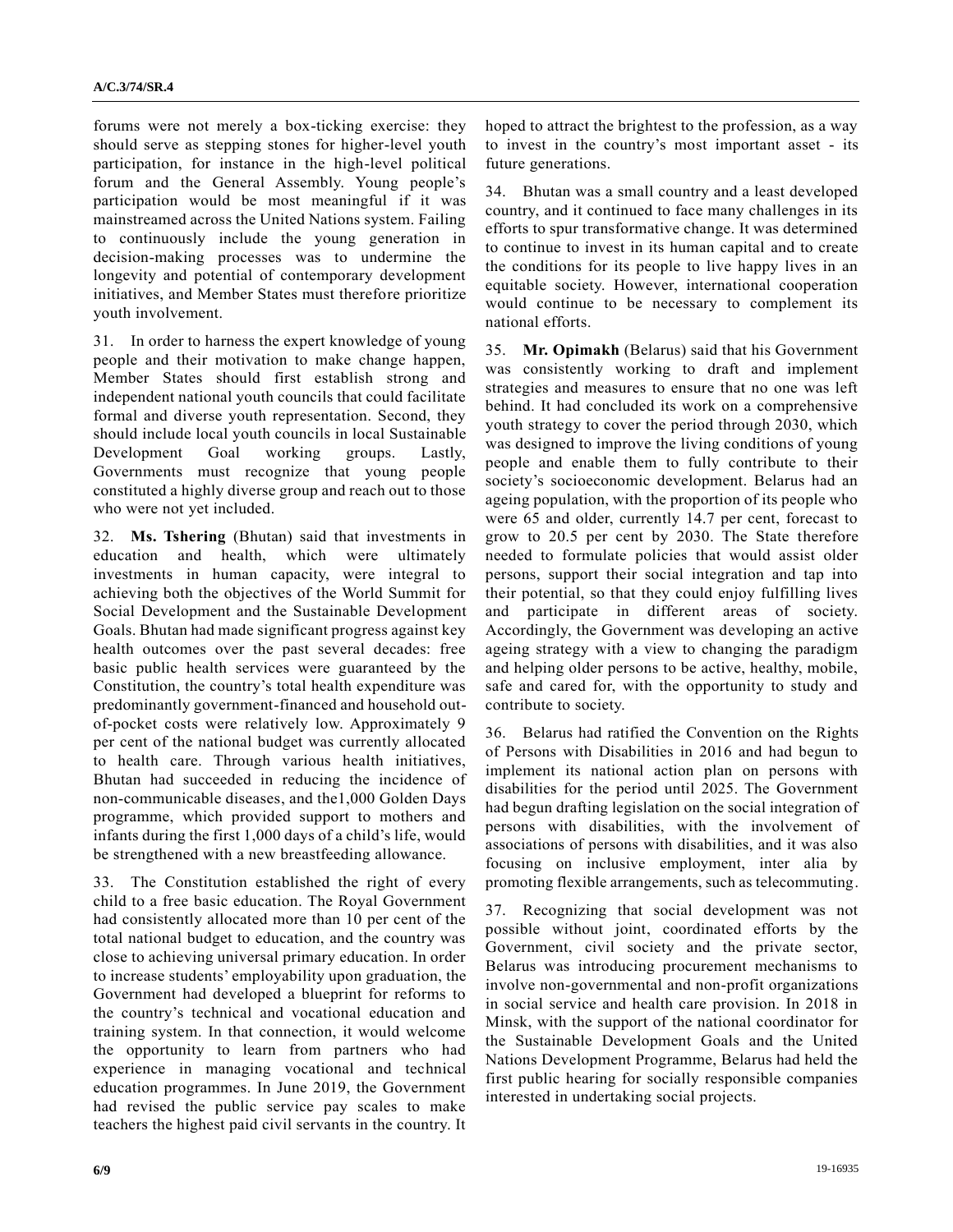38. The scale of social progress and social challenges, including those brought by technological progress, necessitated additional analysis and forecasting. Only with a coordinated approach would the international community manage to respond effectively and live up to the main commitment of the 2030 Agenda, to leave no one behind.

39. **Mr. Shingiro** (Burundi) said that his Government prioritized reducing poverty and combating social exclusion, especially for vulnerable groups. Having ratified the Convention on the Rights of Persons with Disabilities and its Optional Protocol in 2014, his Government had drafted a national policy and laws to guide implementation.

40. Despite its limited resources, the Government had always protected vulnerable groups and had signed the relevant national, regional and international instruments. In addition, it had implemented a social protection policy to mainstream their needs within the national 2025 development plan and within the more recent plan, which covered the period from 2018 to 2027. Youth participation, in particular, was essential to the sustainable development of Burundi, as young people under the age of 25 years constituted more than half of its population. The President had therefore created a youth investment bank to promote creativity and entrepreneurship.

41. The Government had made particular efforts to increase the number of women in government positions and in the defence and security sector, with positive results. Furthermore, there was nearly gender parity in primary school enrolment owing to the Government's provision of free primary education as a means of eliminating obstacles for girls. A measure to provide free health care for women giving birth, children under the age of 5 years and the elderly had also produced satisfying results. Lastly, the Government had implemented a programme to combat youth homelessness.

42. Despite those achievements, much remained to be done. The Government urged its partners to offer technical and financial support to help it to overcome challenges relating to dropout rates for girls, violence against women and girls, poverty among vulnerable groups and youth unemployment.

43. **Ms. Gerengbo Yakivu** (Democratic Republic of the Congo) said that following the adoption of the Copenhagen Declaration on Social Development and Programme of Action of the World Summit for Social Development, her Government had committed to eliminating poverty, promoting full productive employment and fostering social integration. Its efforts

centred on supporting family stability, as the family unit provided the foundation for individuals' development.

44. As young people comprised over half of the country's population, the Government had implemented a youth policy to create jobs for young people and promote their entrepreneurship. The Head of State had also established a ministry responsible for persons with disabilities and other vulnerable groups, which was headed by a woman with a disability. The Constitution contained specific protective measures for persons with disabilities and the elderly, and an implementing law indicated how those rights were to be protected.

45. Effective implementation of the Addis Ababa Action Agenda of the Third International Conference on Financing for Development and its programme of action was needed; official development assistance (ODA) remained critical in that regard. South-South cooperation must also be strengthened to support the realization of the 2030 Agenda.

46. **Mr. Butt** (Pakistan) said that, despite the tremendous progress made in reducing global poverty, significant disparities and challenges remained across regions and within countries. Poverty and inequality were multifaceted challenges that needed multipronged solutions. His country's policies were therefore aligned with the 2030 Agenda: the new Government's priorities included revitalization of the economy, youth employment, sustainable housing, institutional reforms, mitigation of the effects of climate change, universal access to health care and education, food, energy and water security, access to clean drinking water and sanitation. Earlier in 2019, the country's largest-ever poverty-eradication programme, Ehsaas, had been launched. The programme targeted vulnerable groups, addressed malnutrition and deprivation, and would particularly support the parts of the country and sectors of society that were lagging behind in terms of development. The Government was also taking steps to create an enabling environment for investment, and to encourage sustainable, inclusive growth by investing in the country's human capital, empowering women and formalizing the informal economy.

47. **Ms. Bakytbekkyzy** (Kazakhstan) said that, despite the downward trends in the global economy, Kazakhstan had increased social support and protection by annually augmenting its financing for children, youth, women, older persons and persons with disabilities. Its national strategy and economic policy would guarantee higher-quality education, health care, affordable social housing and enhanced social security. National policies for the advancement of youth and women had led to impressive numbers of women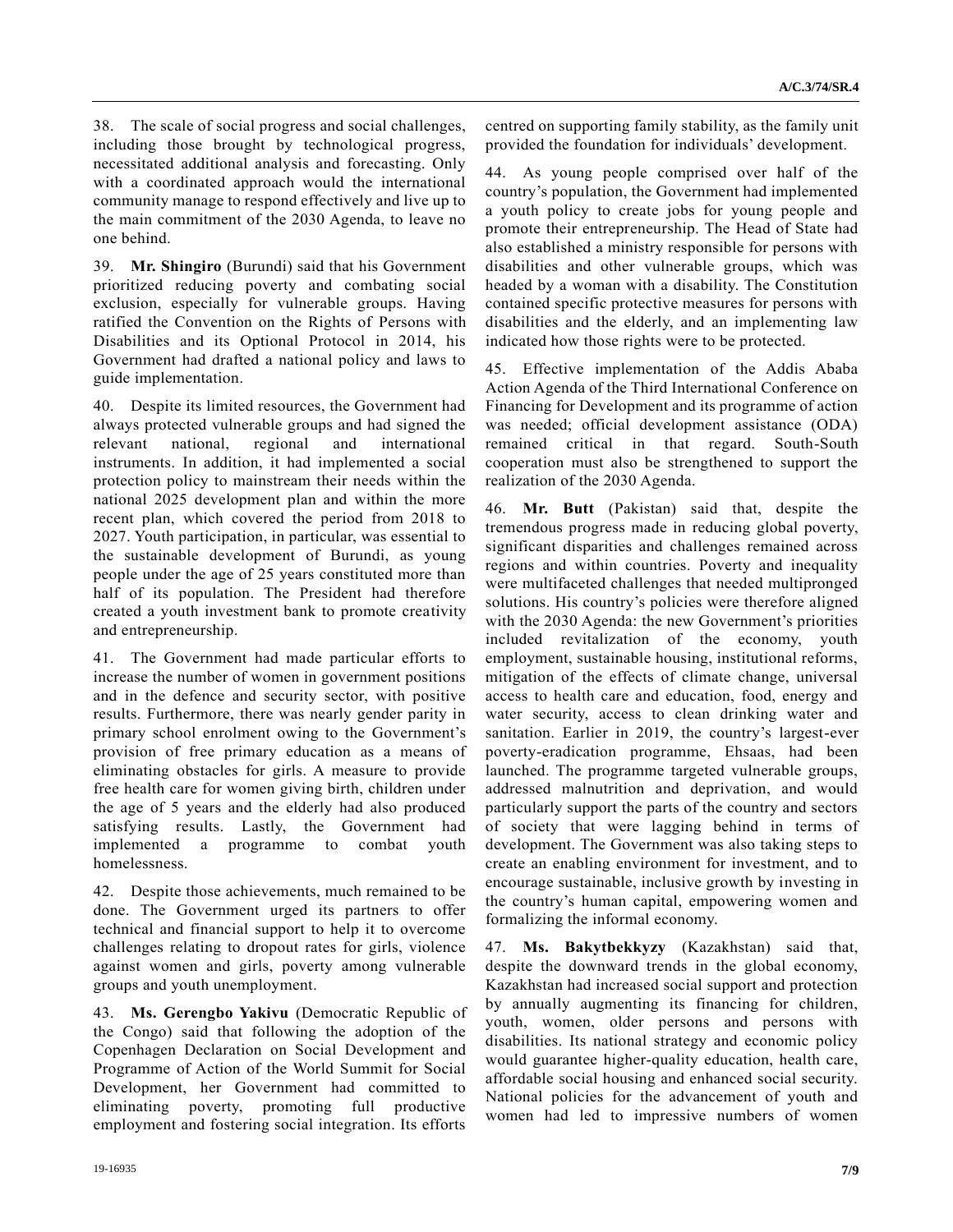enrolled in higher education, in the world of business and women entrepreneurs, and 2019 had been designated the Year of Youth. Kazakhstan had ratified the Convention on the Rights of Persons with Disabilities in 2016, and had a programme focused on productive employment for persons with disabilities. To combat poverty, the Government had created a threetiered social security system. Kazakhstan promoted the concept of active ageing, ensuring that older persons enjoyed full rights without distinction or discrimination.

48. Kazakhstan had offered to establish a United Nations centre for the Sustainable Development Goals in its territory, with the mandate to assist the countries of Central Asia and Afghanistan. The Government aspired to achieve the objectives of the United Nations by translating them into national policies and programmes. The milestone of the seventy-fifth anniversary of the United Nations, in 2020, should provide impetus to enhance international cooperation and put an end to distrust and militancy. Kazakhstan called on the global community to increase momentum towards security, cooperation and mutual trust. All Member States should take care of their young people to ensure their meaningful engagement in the development of a new economy, one with state-of-the-art technology, environmental protection and health care and education for all.

49. **Ms. Bouchikhi** (Morocco) said that the new, people-centred development approaches, which closely linked development and human rights, were reflected in her country's 2011 Constitution, which was built around the principles of solidarity, security, freedom and dignity. Morocco had a number of State policies and programmes to promote the rights and enhance the economic and social status of vulnerable groups. It was pursuing a human-centred development model, with an emphasis on addressing social marginalization and urban and rural poverty.

50. The Government had adopted a gender policy that mainstreamed fairness and equality and gender considerations in public policies. It also had a specific child protection policy, which primarily aimed to prevent violence and exploitation. With regard to the elderly, the Government had developed a set of procedures and programmes aimed at their rehabilitation and protection from marginalization. It had also established centres for older people, which provided services ranging from mental and physical health services to entertainment and opportunities to play sports.

51. Morocco had created a social care system that was designed to be sustainable, and a social cohesion fund, an important mechanism for supporting vulnerable groups. Its Constitution prohibited all forms of discrimination, and explicitly promoted the empowerment of persons with disabilities through policies for their rehabilitation and integration. The Government had developed a number of literacy programmes and policies and established a national literacy agency. It had also given impetus to a national migration and asylum strategy, which protected the rights of refugees. Those and other programmes and initiatives had enabled Morocco to make noteworthy economic and social progress over the past 10 years.

52. **Mr. Cognac** (International Labour Organization (ILO)) said that at the twenty-fourth special session of the General Assembly, Member States had made 10 commitments to advance social development, among them a commitment to promote the goal of full employment as a basic priority of economic and social policies, and to enable all men and women to attain secure and sustainable livelihoods through freely chosen productive employment and work. Nearly a quartercentury later, a majority of the 3.3 billion people employed globally experienced a lack of material wellbeing, economic security, equal opportunities or scope for human development. An estimated 172 million people worldwide were unemployed, including over 59 million young people.

53. Those statistics must be considered against the backdrop of the unprecedented transformations that were affecting the labour market, with technological and demographic changes, and climate change, which were all shaping a dramatically different world of work. Accordingly, in the previous month the General Assembly had adopted a resolution welcoming the ILO Centenary Declaration for the Future of Work and calling on United Nations bodies to consider integrating the Declaration's policy proposals into their work [\(A/RES/73/342\)](https://undocs.org/en/A/RES/73/342). It was necessary to strengthen people's capacity to benefit from the opportunities of the changing world of work, strengthen labour institutions to ensure adequate protection of all workers, and promote sustained, inclusive and sustainable economic growth and full, productive employment and decent work for all. In short, investing wisely in decent work helped to reduce inequality.

54. A human-centred approach to the future of work entailed harnessing the fullest potential of technological progress and productivity growth, while focusing on lifelong learning, recognizing the private sector as the principal source of economic growth and job creation, and promoting workers' rights and gender equality, both of which were essential for inclusive and sustainable growth.